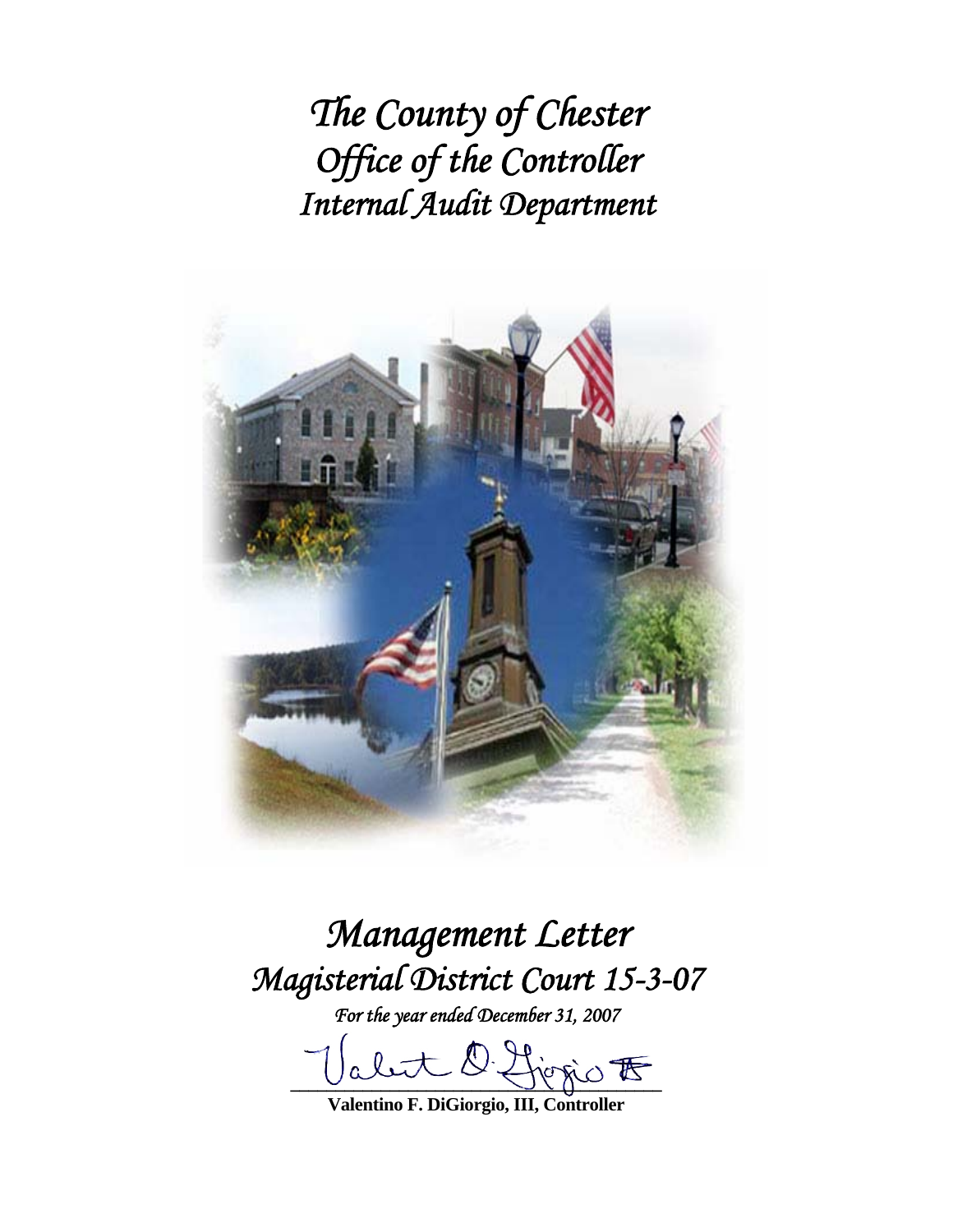# **To: Magisterial District Judge Nancy A. Gill**

## *Introduction*

On September 12, 2008, Internal Audit completed an audit of Magisterial District Court 15-3-07 (*District Court*). Carissa M. Petrelia was the auditor-in-charge. Internal Audit is required by the Pennsylvania County Code to review district courts annually to ensure compliance with policies and procedures mandated by the Administrative Office of Pennsylvania Courts and/or District Judge Administration and to assess their overall internal control structure. The scope of our audit included a review of the following:

- Cash and Petty Cash
- Undisbursed Funds
- Cash Receipts
- Manual Receipts
- Cash Disbursements
- Voided Transactions
- Overall Compliance

## *Executive Summary*

The management and staff of the *District Court* are, in all material respects, in compliance with policies and procedures set forth by the Administrative Office of Pennsylvania Courts and directives imposed by District Judge Administration. Internal Audit noted no significant deficiencies or material weaknesses in the overall internal control structure.

Internal Audit did, however, note several matters of a lesser significance involving internal controls and compliance with policies and procedures. These matters have all been included within this Management Letter. Based on Internal Audit's testing and observations, it is our opinion that these deficiencies are not the result of negligence or deliberate misconduct, but are instead the consequence of one or more of the following:

- Oversights
- Human Error
- New Office Manager

Internal Audit would like to thank the management and staff of the *District Court* for their cooperation and assistance during the course of this audit. We have provided herein a copy of our "Audit Findings" and "Recommendations" for your review and comment.

Please feel free to contact our office at (610) 344-6064 should you have any questions or concerns.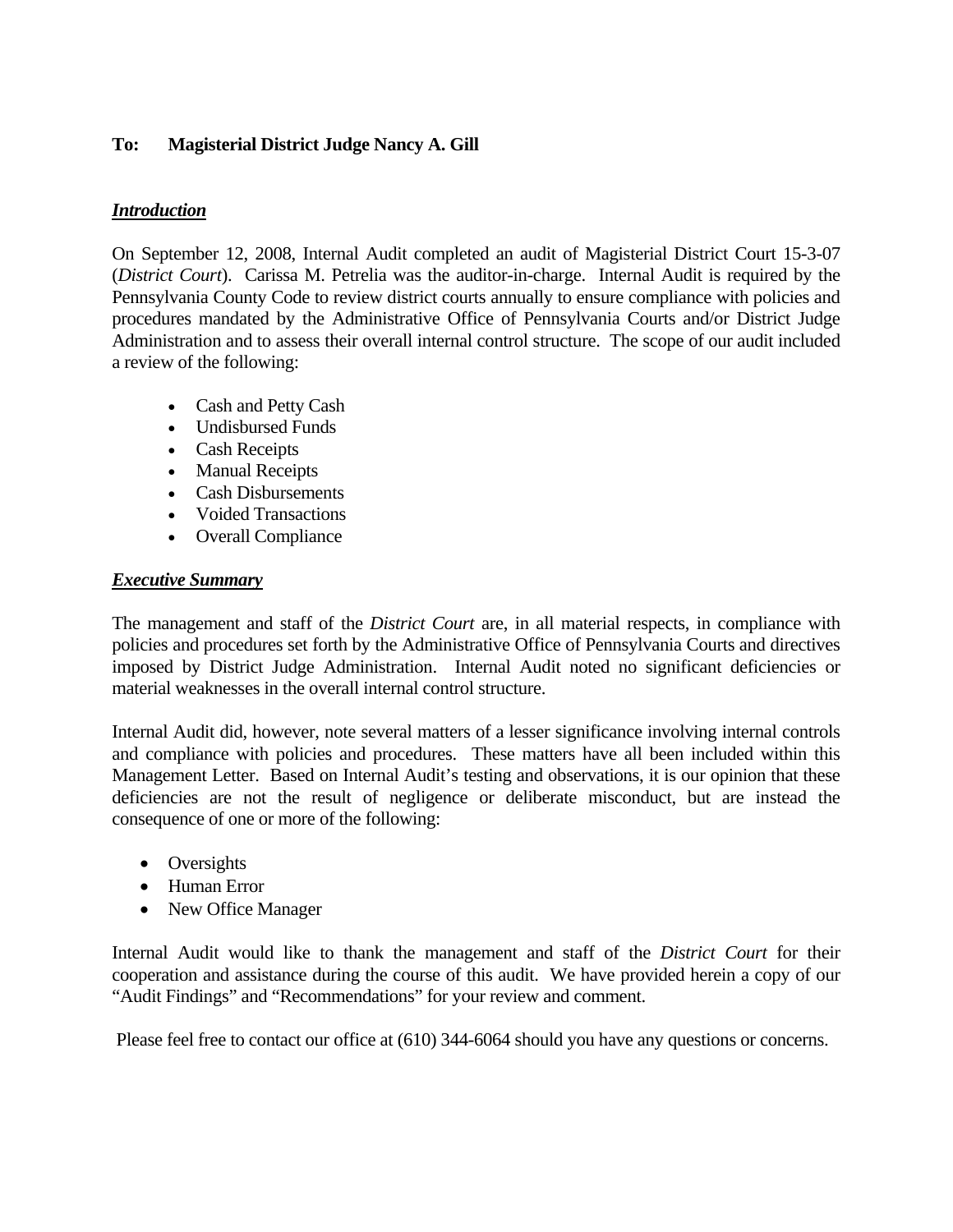# **MAGISTERIAL DISTRICT COURT 15-3-07**

# **FINDINGS AND RECOMMENDATIONS**

# **FOR THE YEAR ENDED DECEMBER 31, 2007**

# **I. INTERNAL CONTROL FINDINGS AND RECOMMENDATIONS**

## RECORDING / RECONCILIATION

## Finding 1: Cash

Internal Audit noted the following:

 $\triangleright$  In 1 instance, the District Court did not request reimbursement for fees assessed them from their credit card company.

## Recommendation

Internal Audit recommends that the *District Court* follow proper procedures for requesting reimbursement from the County for fees charged.

## *Auditee Response*

*Office Manager was unaware of this procedure since this was the first time that fees were assessed from Credit Card Co. since the Office Manager was hired.* 

## RECORDKEEPING

Finding 1: Overall Compliance

Internal Audit noted the following:

 $\triangleright$  In 7 instances, Internal Audit was unable to verify the attribute that stated, "citations were dated stamped and initialed by the clerk upon receipt into the District Court", because supporting documentation was not available.

## Recommendation

Internal Audit recommends that the *District Court* make sure that all supporting documentation is readily available.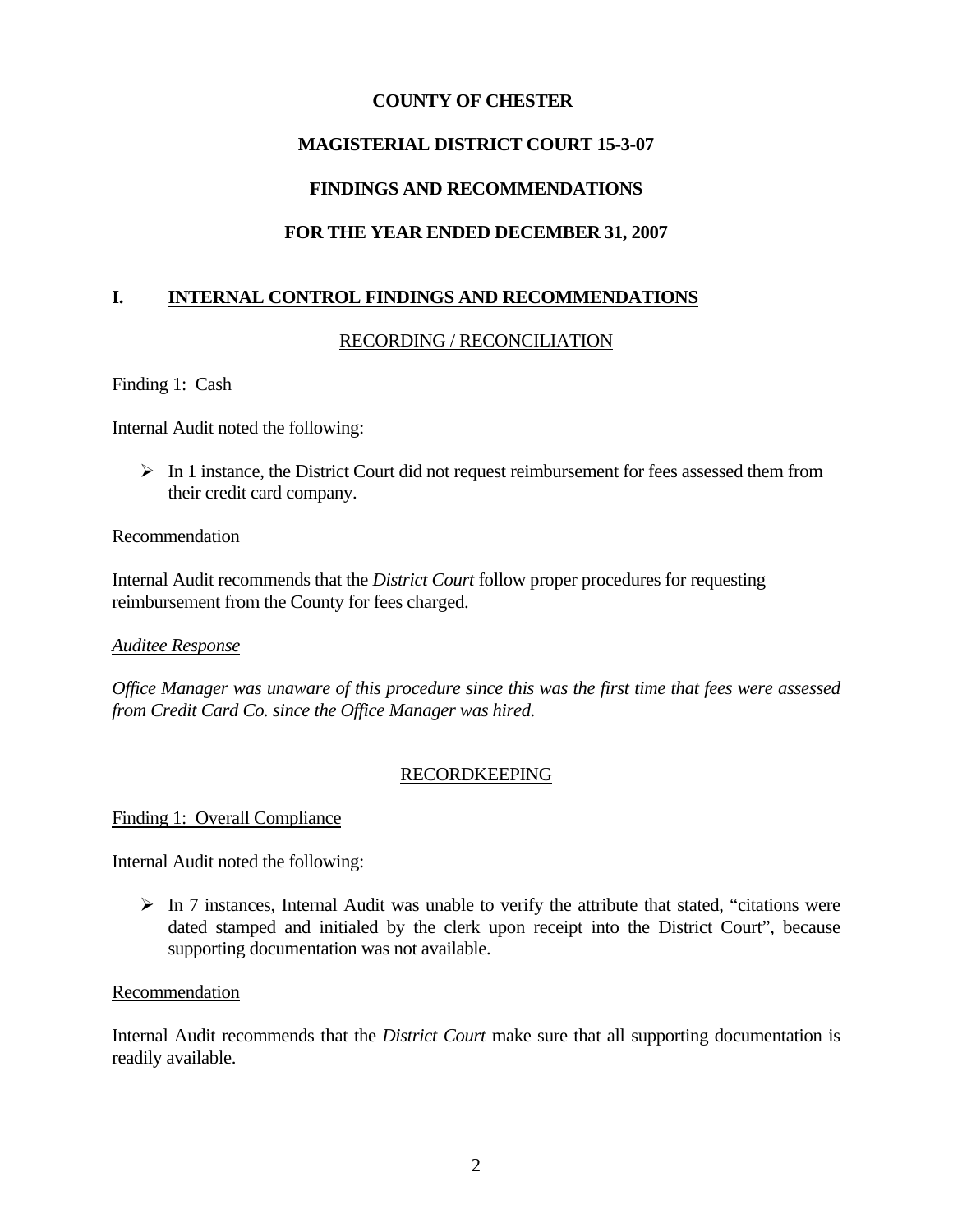## **MAGISTERIAL DISTRICT COURT 15-3-07**

# **FINDINGS AND RECOMMENDATIONS**

# **FOR THE YEAR ENDED DECEMBER 31, 2007**

## **I. INTERNAL CONTROL FINDINGS AND RECOMMENDATIONS**

## RECORDKEEPING

Finding 1: Overall Compliance (continued)

## *Auditee Response*

*New Office Manager now has employees date stamp and initial all incoming citations.* 

## **II. COMPLIANCE WITH POLICIES AND PROCEDURES**

In order to test compliance with all applicable policies and procedures, Internal Audit selected a statistical sample of 25 case files out of a total population of 7,660 case files created in 2007. In addition, we performed other related tests of cash receipts, cash disbursements, manual receipts, undisbursed funds, and voided transactions. Sample sizes for the tested areas were determined through a risk assessment analysis based on the results of the *District Court's* prior year audit and current year case load. We believe the results of our tests are representative of the entire population on the basis of accepted audit sampling principles.

## Finding 1: Voided Receipts

Internal Audit noted the following:

 $\triangleright$  In 1 instance, a receipt was not marked "void".

## Recommendation

Internal Audit recommends that the *District Court* exercise greater care to ensure that voided receipts are marked "void".

## *Auditee Response*

*District Court management concurs with the finding and recommendation*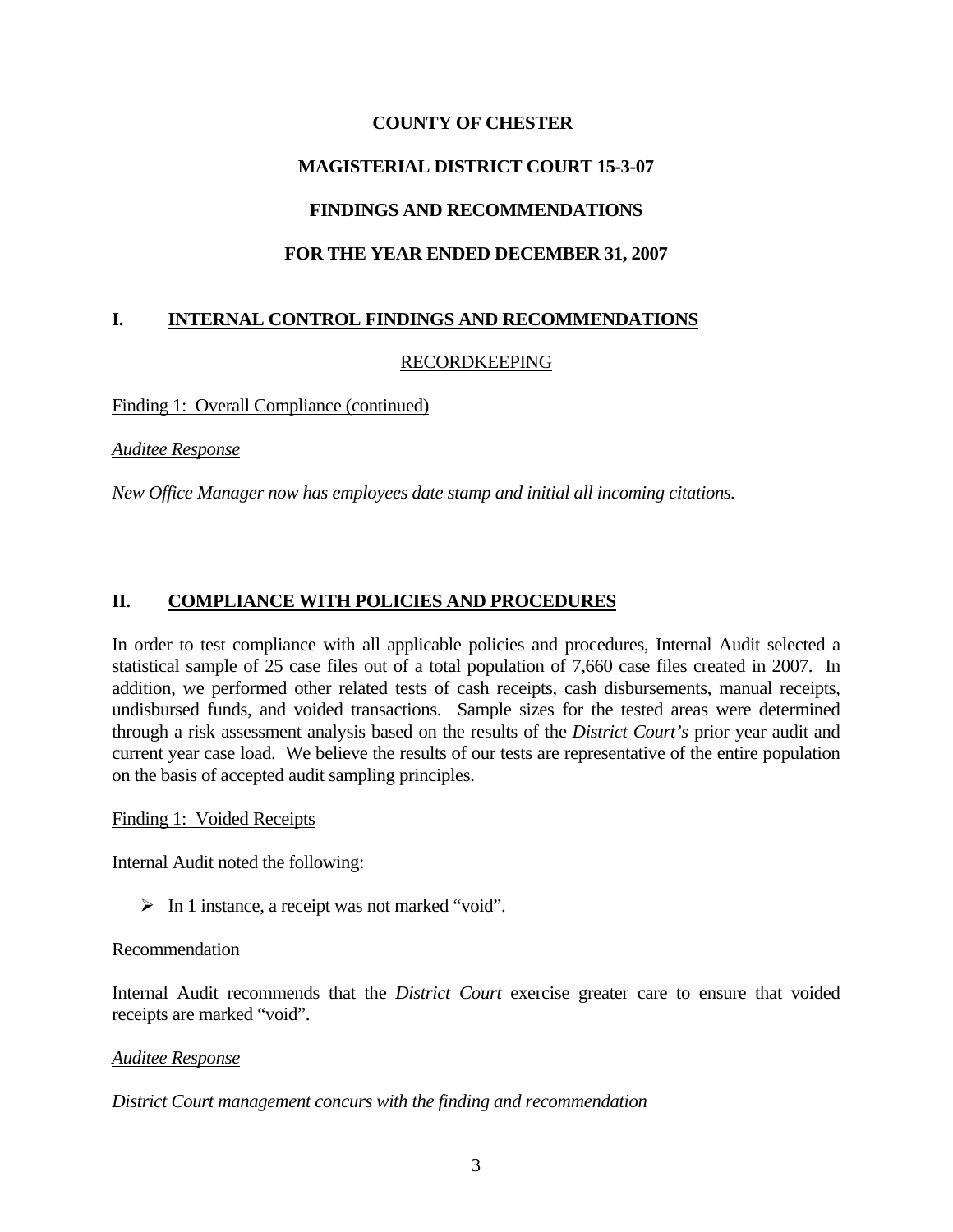# **MAGISTERIAL DISTRICT COURT 15-3-07**

# **FINDINGS AND RECOMMENDATIONS**

# **FOR THE YEAR ENDED DECEMBER 31, 2007**

# **II. COMPLIANCE WITH POLICIES AND PROCEDURES**

## Finding 2: Voided Disbursements

Internal Audit noted the following:

¾ In 5 instances, stale dated checks were not escheated in a timely manner.

# **Recommendation**

Internal Audit recommends that *District Court* management monitor the list of outstanding checks monthly in order to perform due diligence and to escheat stale dated checks in a timely manner.

## *Auditee Response*

*This procedure has been put in place and the new Office Manager monitors outstanding checks on a monthly basis.*